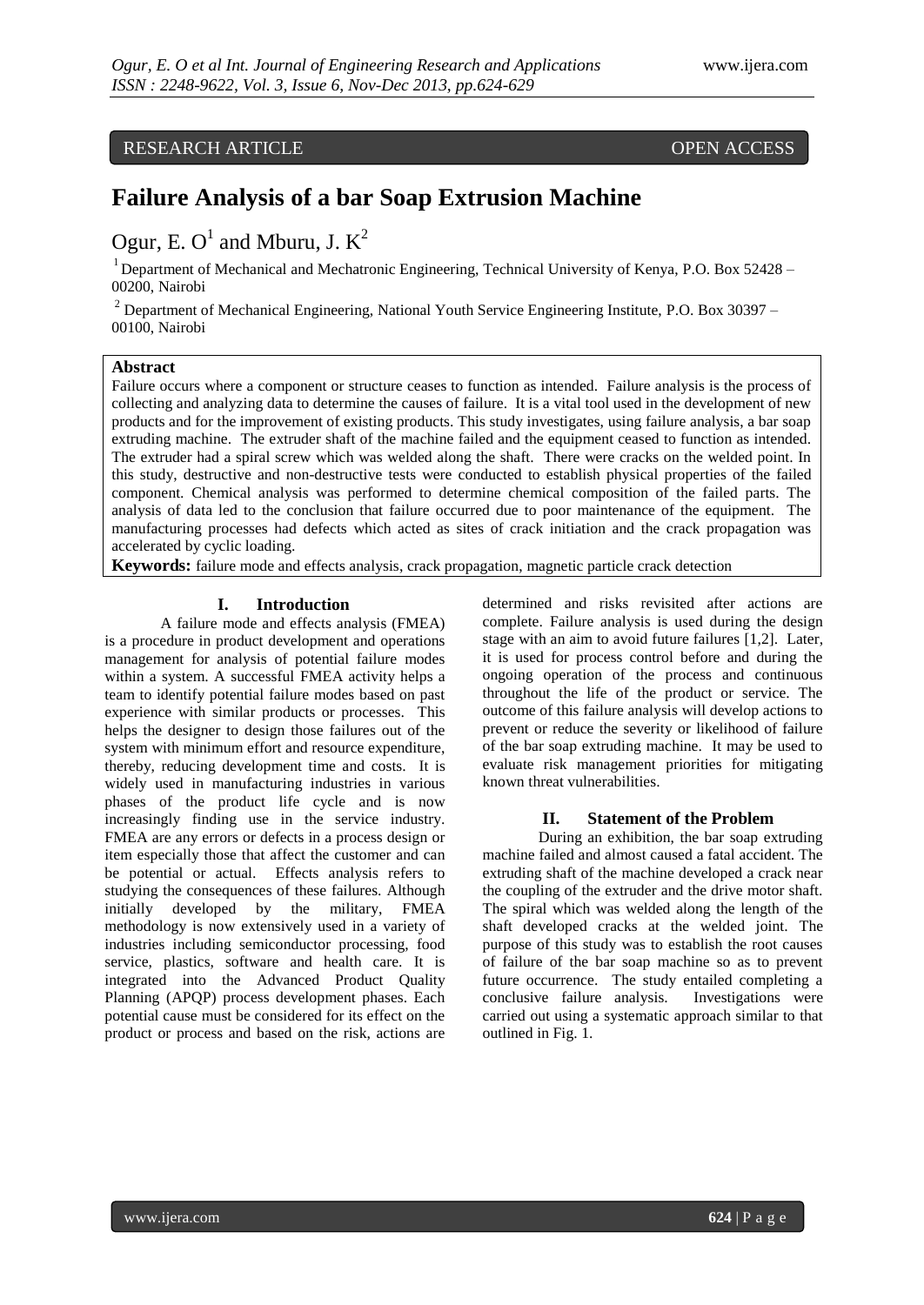

**Fig. 1**: Flow diagram of failure analysis procedure [3]

## **III. Objectives of the study**

The overall objective of this study was to investigate causes of failure of the bar soap extruding machine.

The study addressed the following specific objectives: 1. Investigating the factors that contributed to failure of the bar soap machine

2. Performing destructive and non-destructive tests on the failed parts

3. Examining failure modes by which the machine failed

#### **IV. Significance of the Study**

FMEA and prevention are important element in every design consideration. It is important to undertake failure analysis in order to improve on performance of a component and improve its reliability. Failure can be catastrophic and may lead to loss of life and property. The study of failure modes and their prevention is an important integral in safety

design. The findings of failure analysis can be used by insurance companies to calculate the risks involved in insuring various components and structures. Metallurgical failure analysis plays a critical role in determination of sequence of failure, and ultimately in identification of the causes of failure of the bar soap extruding machine.

# **V. Materials and Methods**

The study was conducted using an experiment. The following activities were done to achieve the objectives of this study. A preliminary study of the use of machine was done on site with photographs taken as shown in Fig. 2. A magnetic particle crack detection test was performed and then a dye penetrant test was then conducted. This was followed was by a chemical analysis of the sample. Mechanical tests including the Brinell, Charpy and Tensile tests were performed.



**Fig 2**: The extruder shaft welded screw joint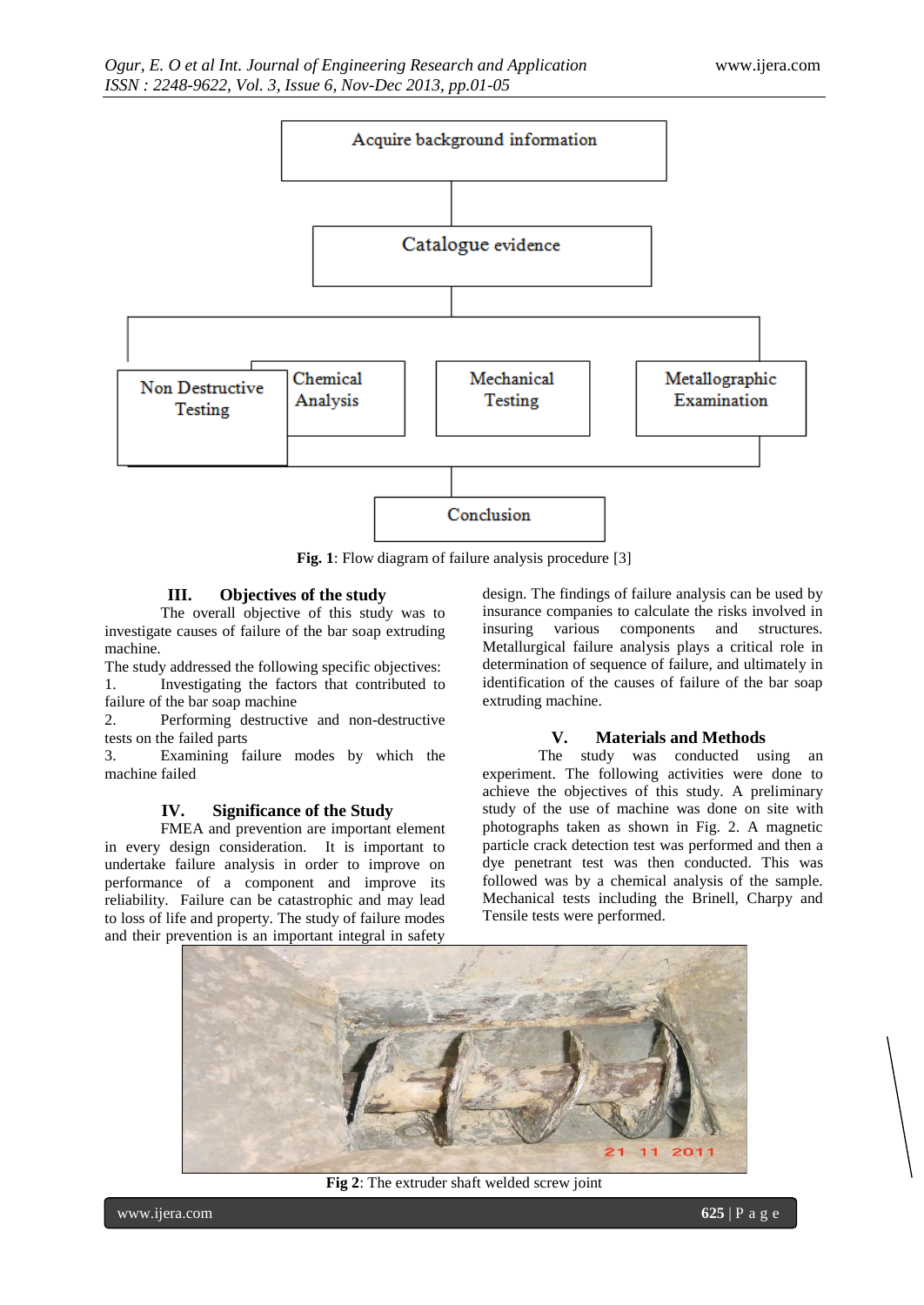The magnetic particle crack detection test was used to generate magnetic flux in the component to be examined with the flux lines running the surface at right angles to the suspected defect. When the flux lines approached a discontinuity, they strayed out into the air at the mouth of the crack. The crack edge became magnetic attractive north and south poles. These had the power to attract finely divided particles of magnetic materials such as iron filings. If there was a flaw or defect in the direction perpendicular to the flow of magnetic fluxes, then, the magnetic flux flow was interrupted. This was noted by magnetic powder springing out of the surface of the defective area as shown in Fig. 3.



**Fig. 3**: Lines of magnetic flux

The test piece was cleaned to remove oil grease and dirt. Magnetic powder was spread uniformly on the surface under inspection. The

equipment was set and test piece placed in position. The equipment was ready for the test and power was put on. Powder pattern was inspected and the pattern was sketched as shown in Fig. 4.



**Fig. 4**: Flow of magnetic powder indicating presence of cracks

The dye penetrant test was used to detect internal flaws and cracks. The component to be examined was chemically cleaned to remove all traces of foreign materials, grease and dirt from the surface. It was then heated to about 900ºC. A dye penetrant was then applied and allowed to remain in contact with the surface for approximately fifteen minutes.

This gave time for the penetrant to be drawn into the crack by capillary action. The excess penetrant was then washed away and the test surface coated with a developer.

The component drawn from the failed extruder shaft was drilled through to obtain metal chips. The sample was labeled A. The welded plate (screw) was drilled

www.ijera.com **626** | P a g e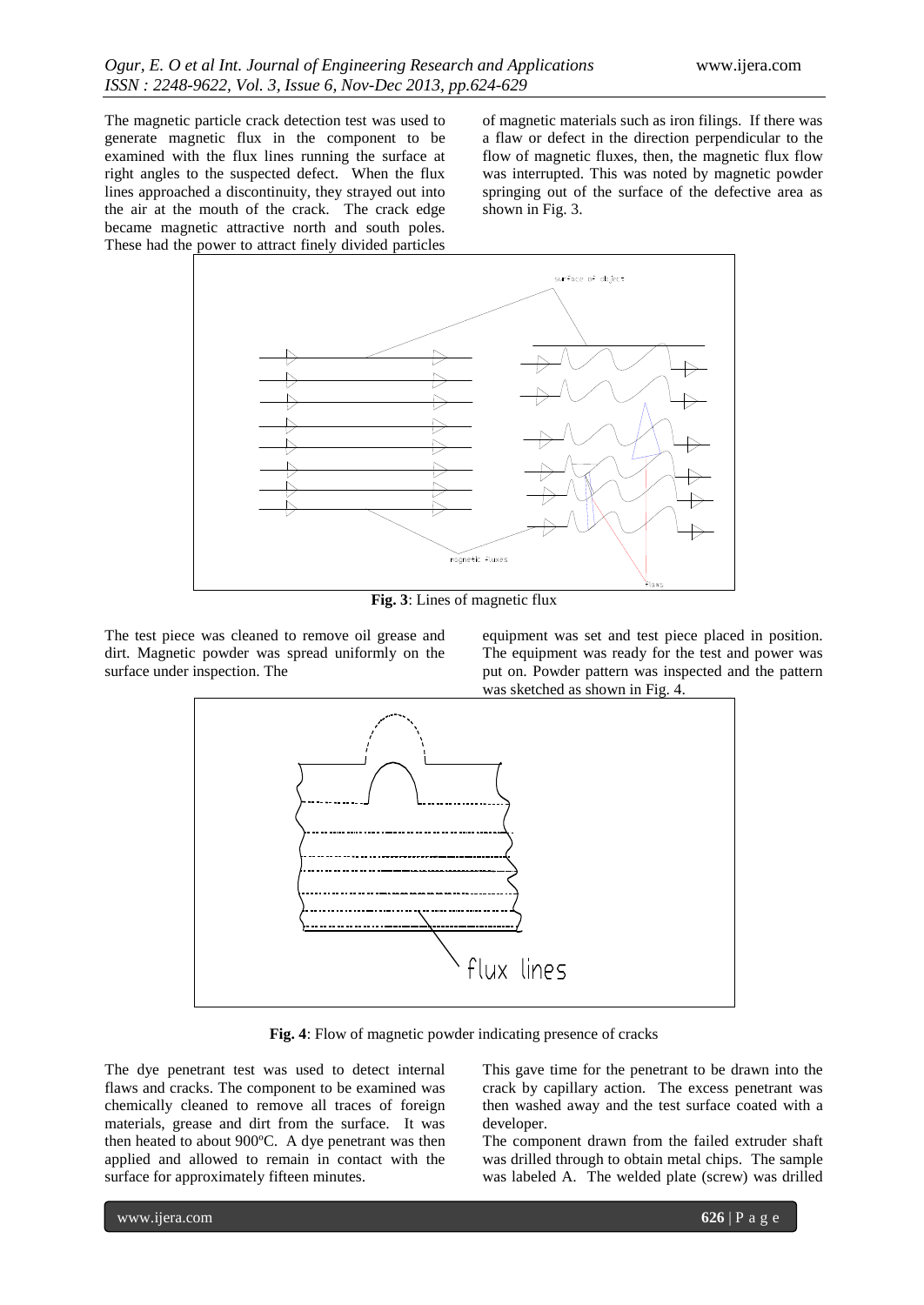to obtain metal chips. The sample was labeled B. The metal chips (sample A and B) were washed using a chemical called hexane to remove oil and dirt. Samples were dried up to remove away excess chemical. The samples were placed in the holders of the composition analyzer connected to a computer.

Tensile test was used to examine mechanical properties of materials like tensile strength and yield point. Test piece was prepared according to international organization for standards (ISO 527-2) as shown in Fig. 5



**Fig. 5**: Standard test piece for tensile testing

The test specimen was prepared by machining on centre lathe to the specifications given. The parallel part of the test piece was painted using engineering blue. Test piece was set to the V-block

and centerline scribe over the parallel part by using the height gauge. This marked the centre of the bar. Marking off lanes were scribed at 10mm intervals from the centre of bar as shown in Fig. 6



**Fig. 6:** Test piece for tabulating elongation

Charpy impact test which measures the ability of a material to resist mechanical shock was

done to indicate the toughness of a material. The test piece was prepared on the milling machine as shown in Fig. 7



**Fig. 7**: Test piece for Charpy Test

Finally, a Brinell test was used to determine the hardness of the test piece. A hardened steel ball was forced into the surface of a test piece by means of a suitable standard load. The diameter of the

impression was then measured using a calibrated microscope.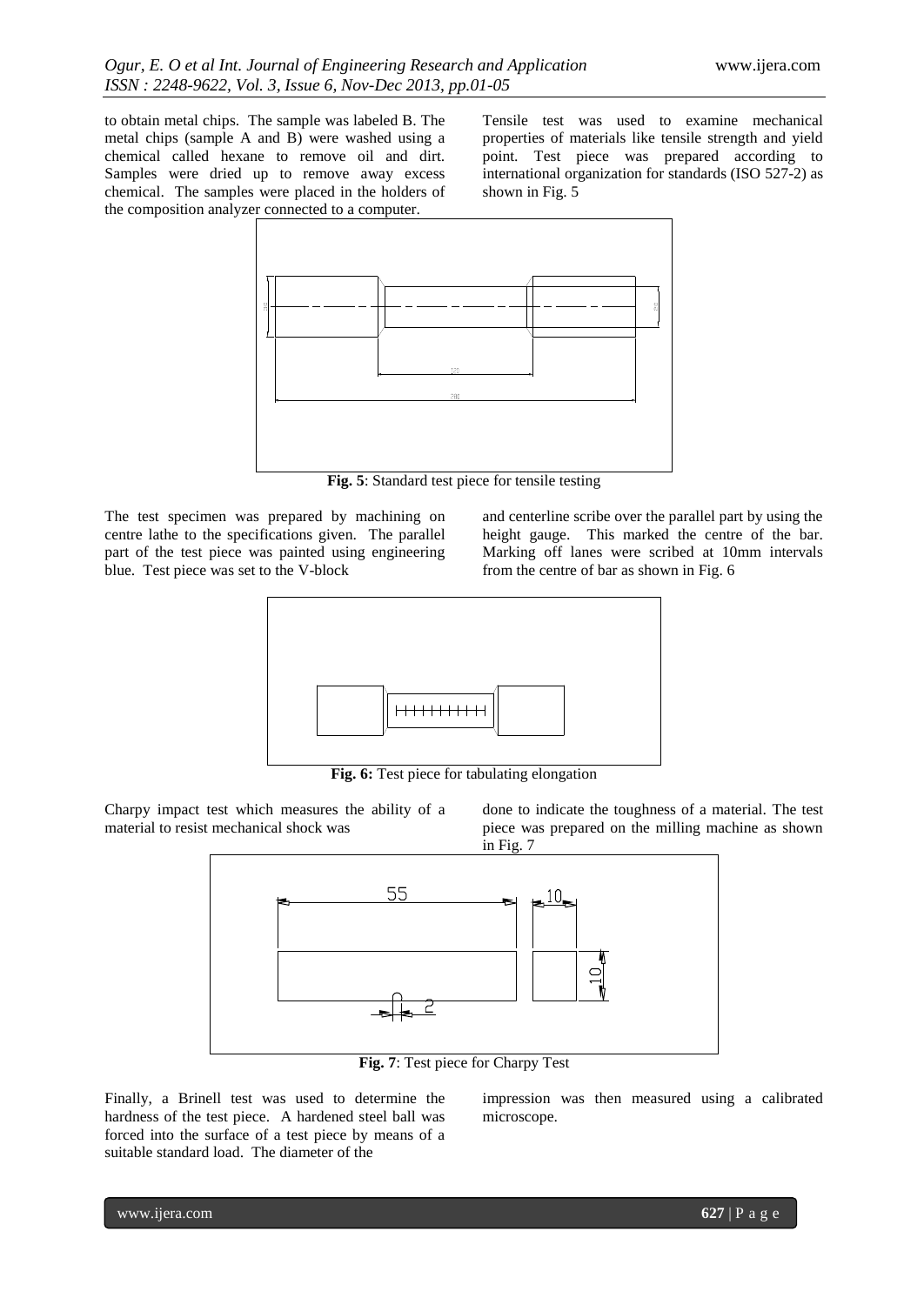# **VI. Results and Discussions**

# **Results on the Magnetic Particle Crack Detection Test**

Magnetic flux was generated on the extruder shaft that was being examined. The flaw pattern became disrupted. This was an indication of cracks on the shaft. The pattern of the flux lines was sketched as shown in Fig. 4.

## **Results on the Dye Penetrant Test**

As the test piece cooled down, it contracted and the penetrant was seen squeezing out of the cracks. The developer became strained thus revealing the presence of cracks.

#### **Results of the Chemical Analysis**

The results for the chemical analysis test are shown in Table 1:

#### **Table 1: Chemical composition in percentage**

| Tuble 11 Chemical composition in percentage |    |    |    |    |             |           |    |             |             |
|---------------------------------------------|----|----|----|----|-------------|-----------|----|-------------|-------------|
|                                             | Si | S  | Ti | Cr | M           | Fe        | Ni | $\mathbf C$ | Z           |
|                                             |    |    |    |    | $\mathbf n$ |           |    | u           | $\mathbf n$ |
| <b>Sam</b>                                  |    |    |    |    |             |           |    |             | 0           |
| ple                                         | 0. | 0. | 0. | 0. | 0.          | 98        | 0. | 0.          |             |
| A                                           | 5  | 06 | 05 | 06 | 87          | $\cdot$ 3 | 04 | 01          | 0           |
|                                             |    |    |    |    |             |           |    |             | 3           |
| <b>Sam</b>                                  | 0. | 0. |    | 0. | 0.          | 98        | 0. | 0.          |             |
| ple<br>В                                    | 3  | 05 |    | 12 | 52          | .7        |    |             |             |

**Results on the Tensile Test Table 2: Measurement of the test piece before test**

|                     | At Gauge   | At the centre | At             |  |
|---------------------|------------|---------------|----------------|--|
|                     | point $01$ |               | gauge          |  |
|                     |            |               | point          |  |
|                     |            |               | 0 <sub>2</sub> |  |
| Measurement         |            |               |                |  |
| of                  | 19.76,     | 19.74,19.71   | 19.72,         |  |
| Diameter $D_0$      | 19.74      |               | 19.71          |  |
| Mean                |            |               |                |  |
| diameter<br>$D_{o}$ | 19.75      | 19.725        | 19.715         |  |
| mm                  |            |               |                |  |
| Sectional area      | 306.35     | 305.58        | 305.26         |  |
| $\text{mm}^2$ )     |            |               |                |  |
| Mean area $A_0$     | 305.73     |               |                |  |
| $\text{m}^2$        |            |               |                |  |
| Gauge length        |            | 100.00        |                |  |
| $L_0$ (mm)          |            |               |                |  |

| Table 3: Measurement of Test Piece after Test |  |
|-----------------------------------------------|--|
|-----------------------------------------------|--|

| Minimum diameter<br>at      | 13.56, 13.7 |
|-----------------------------|-------------|
| fractured point D(mm)       |             |
| Mean diameter D(mm)         | 13.63       |
| Mean area $A \, (mm2)$      | 145.90      |
| Gauge length after fracture | 134.70      |

# **Table 4: Measurement of each interval**

| <b>Block</b> | Length after<br>test $\Box L$ | Percentage<br>elongation<br>$\frac{\Delta L - 10}{10}$<br>$\times 100$ |
|--------------|-------------------------------|------------------------------------------------------------------------|
| $0 - 1$      | 11.8                          | 18                                                                     |
| $1 - 2$      | 12.2                          | 22                                                                     |
| $2 - 3$      | 12.6                          | 26                                                                     |
| $3 - 4$      | 14.6                          | 46                                                                     |
| $4 - 5$      | 18.1                          | 81                                                                     |
| $5 - 6$      | 14.2                          | 42                                                                     |
| $6 - 7$      | 12.9                          | 29                                                                     |
| $7 - 8$      | 12.5                          | 25                                                                     |
| $8-9$        | 12.4                          | 24                                                                     |
| $9-10$       | 12.3                          | 23                                                                     |

#### **Table 5: Measurement of load during test**

| Upper         | Lower         |                 |                 |
|---------------|---------------|-----------------|-----------------|
| yield         | yield         | Maximum         | <b>Breaking</b> |
| point         | point         | tensile load    | load            |
| Load $p_{su}$ | Load $p_{sl}$ | $P_{max}$ (kgf) | $P_2$ (kgf)     |
| (kgf)         | (kgf)         |                 |                 |
| 9748          | 7696          | 11800           | 10260           |

**Strength properties were determined as follows:-**

• Upper yield strength 
$$
\sigma_u = \frac{P_u}{A_0}
$$

$$
(\text{kgf/mm}^2) = 312.79 \times 10^6 \text{ N/m}^2
$$

$$
\sigma_L = \frac{P_L}{A_0} (\text{kgf/mm}^2) = \frac{246.94 \times 10^6 \text{ N/m}^2}{246.94 \times 10^6 \text{ N/m}^2}
$$

- **Tensile Strength**  0 max *A*  $\sigma = \frac{P_{\text{max}}}{P}$  (kgf/mm<sup>2</sup>) = 378.63 x 10<sup>6</sup> N/m<sup>2</sup>
- **Percentage total elongation**

$$
\delta = \frac{L - L_0}{L_0} = \frac{34.70\%}{}
$$

**Reduction of area** 

$$
\psi = \left(\frac{A_0 - A}{A_0}\right) \times 100\% = \underline{52.23\%}
$$

## **Results on Charpy Test**

The objective of charpy test was to determine the charpy impact value. Charpy impact is quotient charpy observed energy divided by the original crosssectional area of the notched part.